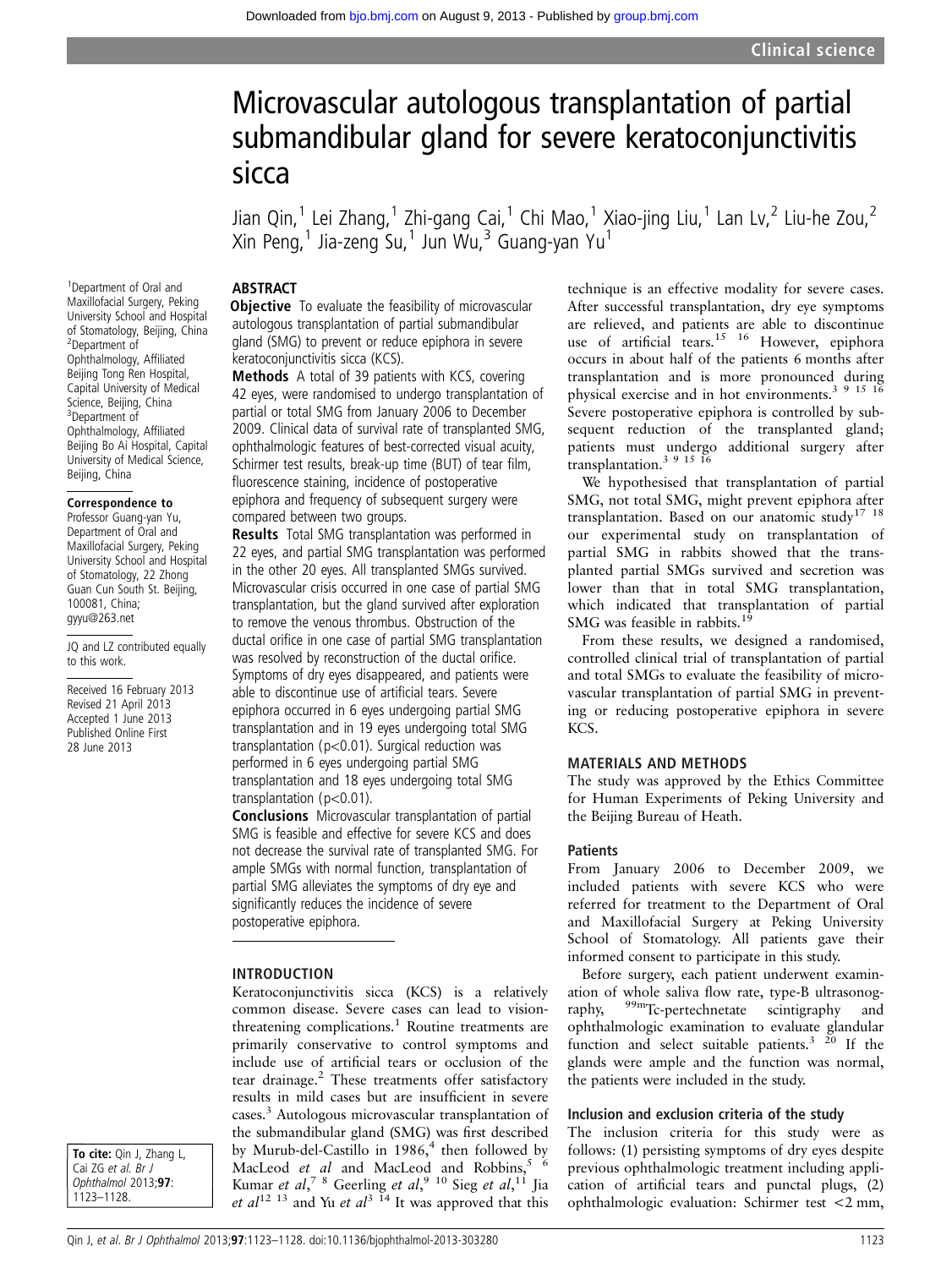Figure 1 Scintigraphy of normal major salivary glands. (A) Parotid (arrow) and submandibular glands (SMGs) (arrowhead). (B) Time–activity curves show normal function of bilateral SMG.



break-up time (BUT) $< 5$  s, fluorescence staining  $(+)$ ,  $(3)$  whole saliva flow rate >0.55 g/min, (4) SMG $\geq$ 25 mm long and ≥14 mm wide as seen on type-B ultrasonography by a professional radiologist and (5) maximal accumulation (MA)≥0.5 and maximal secretion (MS)  $\geq 0.5$ , as calculated from scintigraphy time–activity curves (figure 1) and described by Aung et al and Umehara et  $al$ ,<sup>21 22</sup> respectively.

The exclusion criteria for this study were as follows: (1) Sjögren syndrome, (2) symptoms of xerostomia or whole saliva flow rate  $\langle 0.3 \text{ g/min} \rangle$  and (3) scintigraphy showing hypofunction of multiple major salivary glands (figure 2).

#### Treatment assignment

We randomly assigned glands (eyes) to two groups for treatment: partial and total SMG transplantation, according to the order of hospitalisation. Three patients underwent partial SMG



Figure 2 Scintigram of seriously damaged major salivary glands. No uptake of <sup>99m</sup>Tc-pertechnetate in parotid (arrow) and submandibular glands (arrowhead).

transplantation in one eye and total SMG transplantation in the other.

#### Surgical technique

Under general anaesthesia, the superficial temporal vessels were carefully dissected based on a temporal flap. The SMG, with its blood vessels and Wharton's duct, was harvested from the submandibular triangle through a conventional cervical approach and transferred to the temporal area. Anterior facial vein or venae comitantes of the facial artery in the SMG were anastomosed with the temporal vein, and the facial artery in SMG was anastomosed with the temporal artery using a microsurgical technique. Then, the distal end of Wharton's duct was sutured to form an opening in the upper lateral conjunctival fold with a nylon tube inserted into the duct for postoperative irrigation. The surgical process has been standardised and has been described in detail previously.<sup>3</sup> <sup>11</sup>

For partial SMG transplantation, a reduction step was added to the surgery. After completion of vascular anastomosis, the blood circulation of the transplanted SMG was checked using a flowthrough technique. If the circulation was good, the gland far from the main duct and main stem of the facial artery was selected for reduction. The capsule of the SMG was opened, and blunt dissection was performed. The blood vessels and branch ducts between the lobules were cut and ligated. One-third or more of the SMG was resected. Ensuring the integrity of the blood vessel and duct system is the key point of successful transplantation (figure 3). Damage to the integrity of blood vessel may induce the destruction of blood circulation in the gland, resulting in failure of transplantation, while damage to the duct may cause saliva leakage or obstruction of the duct. The capsule could be closed to help decrease the risk of salivary fistula if it is preserved.

The other procedures were the same as for total SMG transplantation.

#### Evaluation of survival of transplanted SMG

Temporary epiphora (mean Schirmer test result 25 mm, range 15 to 35 mm) occurs during days 3–5 after transplantation if the transplanted gland survives. The survival of the transplanted SMG was confirmed by <sup>99m</sup>Tc-pertechnetate scintigraphy, which showed uptake of <sup>99m</sup>Tc-pertechnetate in the temporal region (Figure 4). $20$ 

#### Ophthalmologic evaluation

Patients underwent detailed ophthalmologic examinations before and after surgery (7 days, 3 and 6 months, and more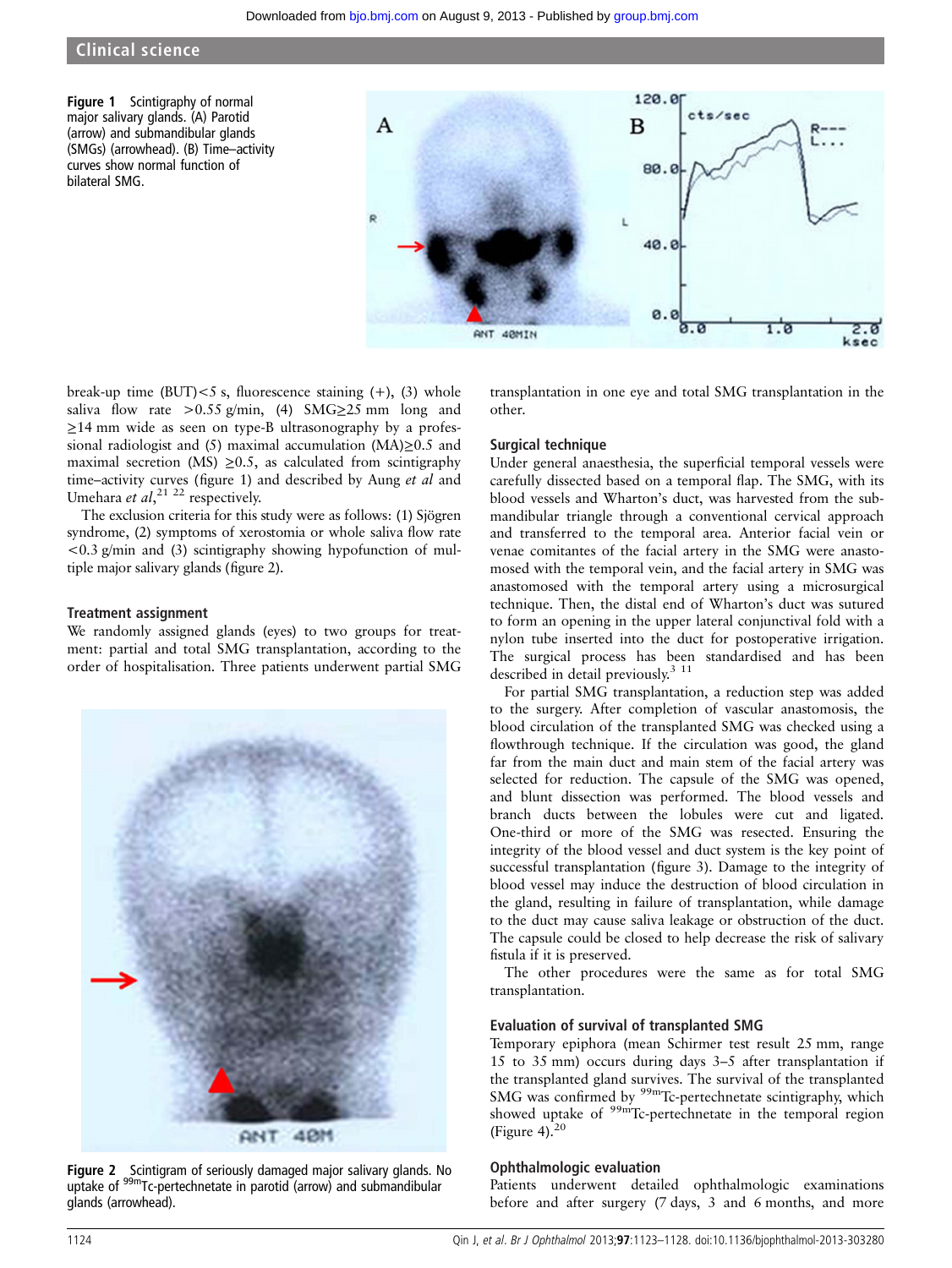

Figure 3 Surgical procedures for partial submandibular gland (SMG) transplantation. (A) Completion of vascular anastomosis of the total SMG. (B) Dissection of the branch vessels and ducts (yellow arrow) in the shallow layer of the gland. (C) Cut and ligation of the branch vessels and ducts (yellow arrow). (D) Dissection of the branch vessels and ducts (yellow arrow) in the deep layer of the gland. (E) Completed reduction of the gland and resected gland. (F) The volume of the transplanted SMG was reduced. Blue circle: border of transplanted SMG; yellow circle: resected gland.

than 1 year postoperatively) by the same ophthalmologist who was blinded to treatment to evaluate changes in ocular surface. Ophthalmologic evaluation included best-corrected visual acuity, Schirmer test without the use of local anaesthetics, BUT of tear film and fluorescence staining with standardised methods. For each patient, we calculated the parameter Schirmer test difference ( $\triangle$ ST) as follows:  $\triangle$ ST=postoperative Schirmer test-preoperative Schirmer test.



Figure 4 Uptake of <sup>99m</sup>Tc-pertechnetate in the temporal region (arrow), which indicated viable transplanted submandibular gland.

Corneal staining was assessed by a trained ophthalmologist according to the National Eye Institute/Industry Workshop on Clinical Trials for Dry Eyes. Corneal fluorescein staining was graded on a scale from 0 to 3: 0, no staining; 1, mild staining with a few disseminated stains; 2, moderate staining with a severity between grades 1 and 3; or 3, severe staining with confluent stains.

#### Evaluation of epiphora

All of the patients were followed-up for more than 1 year (1.5– 3 years, mean 1.9 years). Patients completed a questionnaire to evaluate the degree of postoperative epiphora in different situations more than 1 year after transplantation. The severity of epiphora was divided into three levels: (1) severe epiphora: slight epiphora at rest and at room temperature but this is increased during exercise or in a hot environment; (2) moderate epiphora: no epiphora at rest and at room temperature but obvious during physical activity and localised hyperthermia; and (3) suitable: secretion of saliva tears is normal or a little more than normal, but has no effect on work or daily life.

#### Statistical analysis

Data are presented as number (%) or mean±SD. Comparison between two groups was performed by Student t test or  $\chi^2$  test (SPSS for Windows; SPSS Inc., Chicago, Illinois, USA). A p<0.05 (two-tailed) was considered statistically significant.

#### RESULTS

#### **Patients**

We included 39 patients (42 eyes): 20 eyes underwent partial and 22 total SMG transplantation. The two groups did not differ baseline characteristics of age and sex (table 1). Each patient was followed-up for at least 1 year.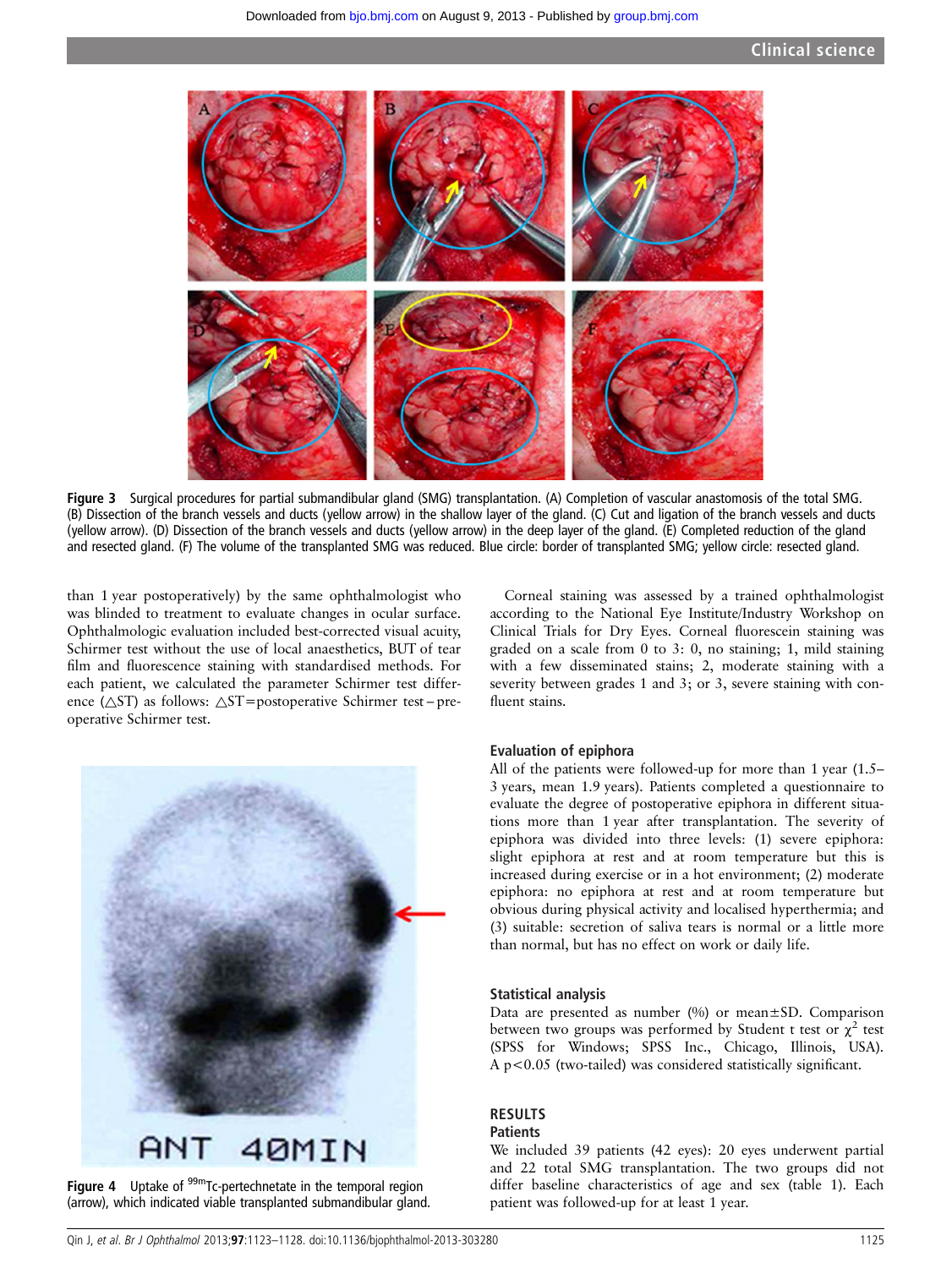| submandibular gland (SMG) transplantation | Age in years, mean±SD | Male patients, n (%) |
|-------------------------------------------|-----------------------|----------------------|
| Partial SMG (n=20 eyes)                   | $29.7 + 19.8$         | 11 (55%)             |
| Total SMG (n=22 eyes)                     | $31.8 \pm 20.3$       | 13 (59%)             |
| p Value                                   | $0.34*$               | 0.73 <sub>†</sub>    |
| *t Test.<br>$\tau \gamma^2$ Test.         |                       |                      |

Table 1 Baseline characteristics of patients by partial or total

The two groups did not differ in whole saliva flow rate or scintigraphy results at baseline (table 2). The function of all SMGs was normal.

#### Primary surgical success and postoperative complications

The surgery for all cases was successful without major complications. All transplanted SMGs survived. Microvascular crisis occurred in one case of partial SMG transplantation 1 day after surgery, which showed as obvious swelling and hard palpation. However, the gland survived after exploration to remove the venous thrombus and the glandular secretion was enough to alleviate dry eye symptoms. Scintigraphy showed positive 99mTc-pertechnetate uptake in the temporal region 1 week after transplantation in all patients.

Obstruction of the ductal orifice occurred in one case of partial SMG transplantation 8 weeks after surgery because of scar formation. The ductal orifice was reconstructed, patency was maintained, and the transplanted gland secreted well. No cases showed any complications of salivary fistula or wound infection.

The incidence of epiphora is shown in table 3. Severe epiphora occurred in 6 eyes with partial SMG transplantation and 19 cases of total SMG transplantation ( $p < 0.01$ ).

Some patients with severe epiphora had to undergo subsequent reduction surgery: 6 eyes with partial and 18 eyes with total SMG transplantation underwent repeat surgery once; 3 of the total SMG transplantation patients underwent repeat surgery twice  $(p<0.01)$  (table 4).

#### Ophthalmologic evaluation

For the 20 eyes that underwent partial SMG transplantation, questionnaire results showed that the symptoms of dry eye disappeared, and patients were able to discontinue use of artificial tears. The mean secretion from transplanted glands increased from  $1.52 \pm 1.05$  mm preoperatively to  $21.65 \pm 11.61$  mm more than 1 year after surgery ( $p < 0.01$ ). In total, 15 cases showed no tear film preoperatively to uneven tear film postoperatively. Postoperatively, for 14 cases, the intensity of fluorescent staining

|          | <b>Table 2</b> Whole saliva flow rate and scintigraphy results at |
|----------|-------------------------------------------------------------------|
| baseline |                                                                   |

|                         | Whole saliva flow<br>rate, g/min | MA (%)       | MS(%)          |
|-------------------------|----------------------------------|--------------|----------------|
| Partial SMG (n=20 eyes) | $0.67 + 0.27$                    | $57.6 + 8.3$ | $51.5 \pm 7.1$ |
| Total SMG (n=22 eyes)   | $0.64 \pm 0.23$                  | $54.2 + 8.7$ | $51.7 \pm 7.5$ |
| p Value                 | $0.68*$                          | $0.43*$      | $0.65*$        |

Normal values of saliva flow rate: 0.46±0.05 g/min. Normal values of scintigraphy results: MA: 50%, MS: 50%. \*t Test.

MA, maximal accumulation; MS, maximal secretion; SMG, submandibular gland.

#### Table 3 The incidence of epiphora

|                                                                                                               | Severe epiphora | Mild epiphora | Suitable |
|---------------------------------------------------------------------------------------------------------------|-----------------|---------------|----------|
| Partial SMG (n=20 eyes)                                                                                       |                 | b             |          |
| Total SMG (n=22 eyes)                                                                                         | 19              |               | $\Omega$ |
| Rank-sum test, $p<0.01$ . Mild epiphora was combined with suitable for analysis.<br>SMG, submandibular gland. |                 |               |          |

was reduced and the score of fluorescent staining was diminished  $(9.80 \pm 1.45)$  preoperatively to  $4.70 \pm 1.55$  more than 1 year postoperatively,  $p < 0.05$ )

The preoperative and postoperative Schirmer test results are shown in table 5. Schirmer test results were lower for partial than total SMG transplantation more than 1 year postoperatively  $(21.65 \pm 11.61 \text{ vs } 36.60 \pm 14.02 \text{ mm}, \text{ p} < 0.01)$ . The  $\triangle$ ST was significantly lower for the partial than total SMG transplantation  $(20.63 \pm 11.98 \text{ vs } 35.15 \pm 13.74 \text{ mm}; \text{ p} < 0.01)$ .

#### **DISCUSSION**

Treatment of KCS, especially severe cases, is a global refractory problem.<sup>1</sup> Routine treatments do not yield satisfactory results. Because of similarities in the composition, Filatov and Cheralier, in 1951, treated KCS by transferring the parotid duct into the conjunctival sac.<sup>23</sup> The patients who had been treated reported their dry eye symptoms were relieved, but this procedure may cause epiphora, gustatory secretion and traumatic keratitis due to constant wiping of the eye to remove excessive secretions. Autologous microvascular transplantation of the SMG was introduced into the clinical treatment since  $1986<sup>4</sup>$  and has been carried out in several research centres in the past  $30$  years.<sup>5–16</sup> With the technique, the free SMG is transferred to the temporal region, related blood vessels are anastomosed and the Wharton duct is inserted into the upper conjunctival fornix, replacing natural tears with saliva secreted by the transplanted SMG. Gustatory secretion is avoided because of the denervation of the transplanted gland.<sup>15</sup><sup>16</sup>

For patients with severe KCS, microvascular autologous transplantation of total SMG has been effective. Obstruction of the Wharton's duct of transplanted SMGs may occur, which could be prevented or lessened by promoting the secretion of transplanted SMG during the early stage of transplantation.<sup>3</sup> <sup>17</sup> Another common complication is epiphora, which may occur in about half of the patients 6 months after transplantation. Severe epiphora affects daily life and can damage patients' vision because of osmotic oedema.<sup>24</sup> Research data has shown that the incubation of corneal tissue in parotid saliva does not result in histologically detectable enzymatic digestion. It was confirmed that amylase is not harmful to the cultured corneal epithelial cells. The low osmolality of natural saliva was the major factor contributing to its toxicity.<sup>24</sup> Routine management for severe

| Table 4   |                         | Frequency of subsequent reduction operation                                     |      |    |
|-----------|-------------------------|---------------------------------------------------------------------------------|------|----|
|           |                         | <b>Twice</b>                                                                    | Once |    |
|           | Partial SMG (n=20 eyes) |                                                                                 | 6    | 14 |
|           | Total SMG (n=22 eyes)   | 3                                                                               | 15   |    |
| analysis. |                         | Rank-sum test, p<0.01. The 'twice' group was combined with the 'once' group for |      |    |

SMG, submandibular gland.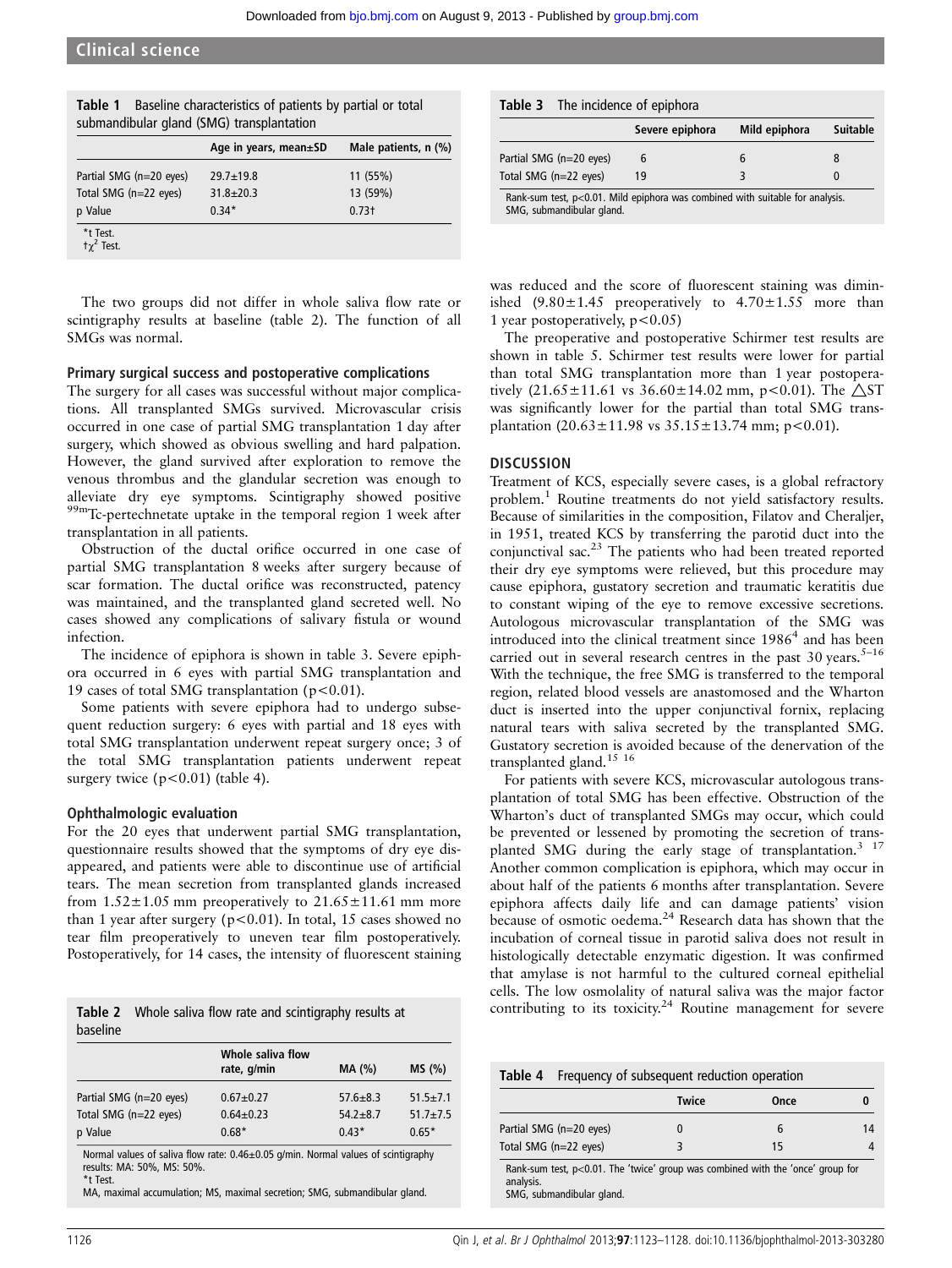|  | Table 5 Preoperative and postoperative Schirmer test results |  |  |  |
|--|--------------------------------------------------------------|--|--|--|
|--|--------------------------------------------------------------|--|--|--|

|                                           | Preoperative (mm) | Postoperative (mm) | $\wedge$ ST (mm)  |
|-------------------------------------------|-------------------|--------------------|-------------------|
| Partial SMG<br>$(n=20 \text{ eyes})$      | $1.52 + 1.05$     | $21.65 \pm 11.61$  | $20.63 \pm 11.98$ |
| <b>Total SMG</b><br>$(n=22 \text{ eyes})$ | $1.45 \pm 0.74$   | $36.60 \pm 14.02$  | $35.15 \pm 13.74$ |
| p Value                                   | $0.63*$           | $0.01*$            | $0.01*$           |

 $\triangle$ ST=postoperative Schirmer test – preoperative Schirmer test.

\*t Test.

SMG, submandibular gland.

epiphora is reduction of the transplanted SMG. However, patients may have to undergo additional surgery. We wondered whether the reduction procedure could be performed during rather than after SMG transplantation.

Normally, retaining the integrity of the vascular and ductal system of the transplanted gland is crucial for successful treatment outcome. Therefore, we investigated the microanatomy of human SMG by perfusing methacrylate to form resin casts of blood vessels and ducts, and found a treelike structure with structures of blood vessels and ducts similar at each level in the lobules. This characteristic treelike structure provided a solid anatomical basis for transplantation of partial SMG.<sup>17</sup> <sup>18</sup> Then, we performed experimental transplantation of partial SMG in rabbits. Results showed that transplantation of partial SMG was feasible in rabbits.<sup>19</sup> Based on our human anatomical and rabbit experimental studies,  $17-19$  we successfully devised a new technique, transplantation of partial SMG, and tested it in a clinical trial of 42 eyes with severe KCS.

All of the 20 glands undergoing partial SMG transplantation survived, which indicated successful transplantation, although microvascular crisis occurred in one case 1 day after operation. Therefore, partial SMG transplantation is safe if the key points of the surgery are followed.

Postoperative ophthalmologic evaluation showed relief of dry eye symptoms, increased Schirmer test values, improved formation of tear film and reduced intensity of fluorescent staining and number of stained spots. Therefore, partial SMG transplantation was as effective as total SMG transplantation for severe KCS.

One of the main purposes of partial SMG transplantation is to prevent or reduce the postoperative epiphora. The incidence of severe epiphora with partial SMG transplantation was significantly lower than that with total SMG transplantation (6/20 vs 19/22). Fewer patients with partial than total SMG transplantation underwent subsequent reduction surgery (6/20 vs 18/22).

Steven–Johnson syndrome is one of the main causes of severe KCS. The major salivary glands may also be involved in the syndrome.<sup>20</sup> Therefore, not all patients who undergo SMG transplantation will have postoperative epiphora and need partial SMG transplantation. Partial SMG transplantation is suggested for patients with ample size and normal function of glands. Therefore, preoperative assessment of the size and function of SMG is crucial. The function of SMG may be well evaluated by scintigraphy with <sup>99m</sup>Tc-pertechnetate, and the size of SMG may be assessed by type-B ultrasonography. In this study, suggested parameters for partial SMG transplantation are whole saliva flow rate ≥0.55 g/min, SMG≥25 mm long and ≥14 mm wide by type-B ultrasonography and MA $\geq$ 0.5 and MS $\geq$ 0.5 by scintigraphy time–activity curves.

Maintaining the integrity of the vascular and ductal system of the transplanted gland is paramount. Attention should be paid to the

following key points during the operation. (1) The selection of the location of the gland to be resected. The stem vessel of the facial artery and the main duct of the gland should not be damaged. The former enters the gland at the posterior area of SMG, and the latter originates from the hilus of SMG. The anterior superficial area, the area far from the main stem of the facial artery and the main duct, is the most suitable part of the SMG to be resected. (2) Dissection of the gland by lobectomy. Each lobule of the gland is independently supplied by a subtree of arteries, veins and ducts originating from the stem vessels.<sup>17</sup> <sup>18</sup> Therefore, although lobectomy is performed during partial SMG transplantation, the integrity of the vessel system and blood supply could be achieved if each lobule is kept intact. (3) The size of the gland to be resected. According to our previous experience of reducing the size of transplanted SMG for the patients with severe epiphora, secretion from one-third of normal SMG could relieve dry eye symptoms. However, resection of two-thirds of the gland would damage the integrity of the blood vessel and duct systems. In general, one-third of the gland can be resected. Resection of two-fifths of the gland can be safe if performed carefully. (4) While resecting, the capsule of the SMG should be preserved. When the reduction is completed, the capsule can be closed to help decrease the risk of salivary fistula. If these key points are followed, primary success can be guaranteed and further postoperative complications may be prevented.

In summary, microvascular transplantation of partial SMG is feasible and effective for severe KCS. For ample SMGs with normal function, transplantation of partial SMG can alleviate dry eye symptoms and reduce the incidence of severe postoperative epiphora, which showed better results than total SMG transplantation without further complication.

Contributors JQ, LZ and GY: participated in all of the work. ZC, CM, LL and XP: participated in the performance of the research. XL and JS: participated in the data collection. LL and JW: participated in the ophthalmologic research.

Funding This study was supported by the National Natural Science Foundation of China (no. 81271161 and 81070847), the National Supporting Program for Science and Technology (no. 2007BAI18B11) and the Natural Science Foundation of Beijing (no.7132201).

Competing interests None.

Patient consent Obtained.

**Ethics approval** This study was conducted with the approval of Peking University, Health Science Center and Beijing Bureau of Health.

Provenance and peer review Not commissioned; externally peer reviewed.

#### **REFERENCES**

- 1 Gilbard JP. The diagnosis and management of dry eyes. Otolaryngol Clin North Am 2005;38:871–85.
- 2 Hill JC. Slow release artificial tearsinserts. Br J Ophthalmol 1989;73:151-3.
- 3 Yu GY, Zhu ZH, Mao C, et al. Microvascular autologous submandibular gland transfer in severe cases of keratoconjunctivitis sicca. Int J Oral Maxillofac Surg 2004;33:235–9.
- Murube-del-Castillo J. Transplantation of salivary gland to the lacrimal basin. Scand J Rheumatol 1986;61(Suppl):264–7.
- 5 MacLeod AM, Kumar PA, Hertess I, et al. Microvascular submandibular gland transfer: an alternative approach for total xerophthalmia. Br J Plast Surg 1990;43:437–9.
- MacLeod AM, Robbins SP. Submandibular gland transfer in the correction of dry eye. Aust N Z J Ophthalmol 1992;2099–103.
- Kumar PA, MacLeod AM, O'Brien BM, et al. Microvascular submandibular gland transfer for the management of xerophthalmia; an experimental study. Br J Plast Surg 1990;43:431–6.
- 8 Kumar PA, Hickey MJ, Gurusinghe CJ, et al. Long term results of submandibular gland transfer for the management of xerophthalmia. Br J Plast Surg 1991;44:506–8.
- Geerling G, Sieg P, Bastian GO, et al. Transplantation of the autologous submandibular gland for most severe cases of keratoconjunctivitis sicca. Ophthalmology 1998;105:327–35.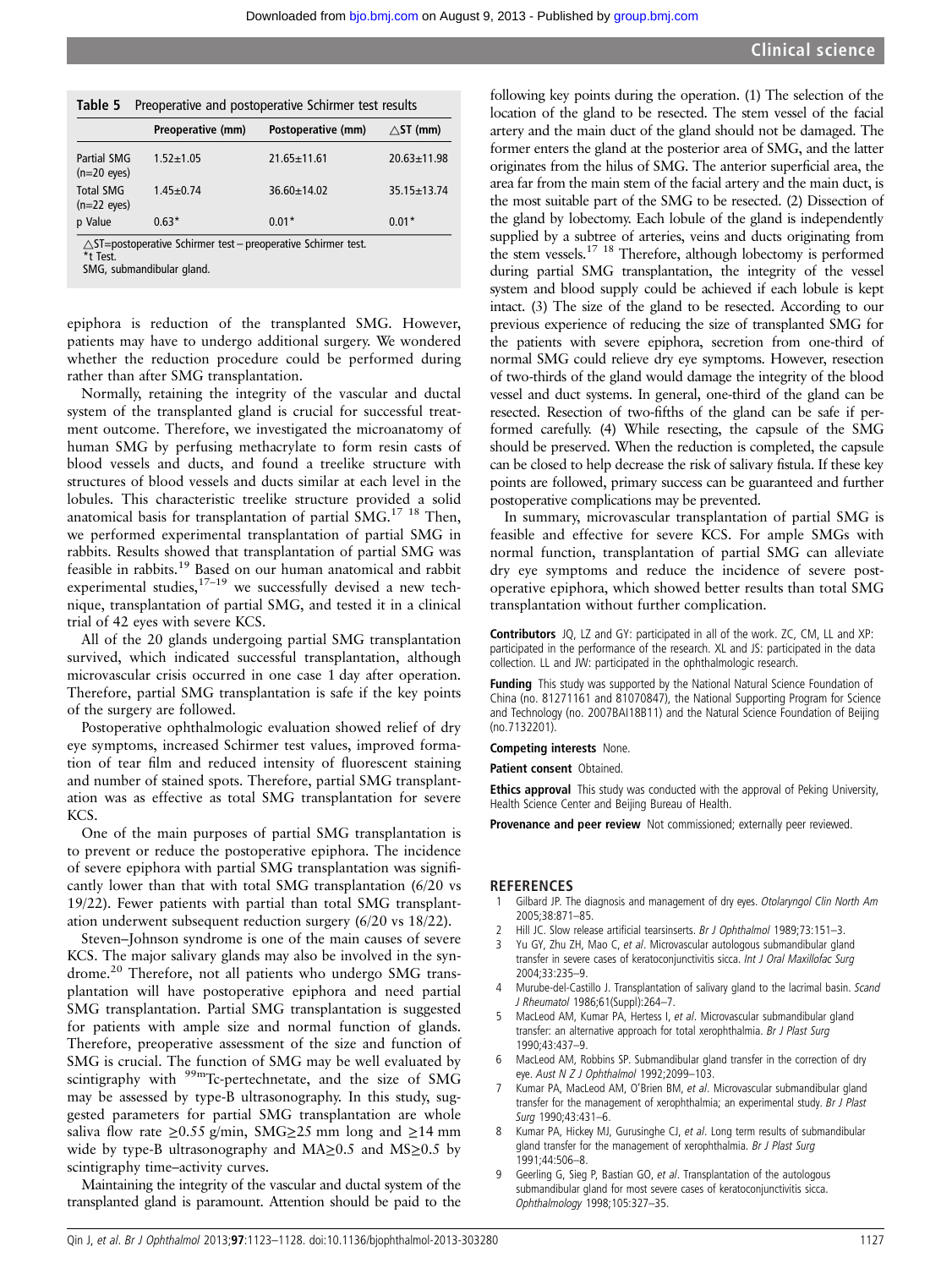#### Clinical science

- 10 Geerling G, Sieg P, Meyer C, et al. Transplantation of autologous submandibular glands in very severe keratoconjunctivitis sicca: 2 year outcome. Ophthalmologe 1998;95:257–65. (In German)
- 11 Sieg P, Geerling G, Kosmehl H, et al. Microvascular submandibular gland transfer for severe cases of keratoconjunctivitis sicca. Plast Reconstr Surg 2000;106:554–60.
- 12 Jia GX, Wang YX, Lu L, et al. New approach of treating total xerophthalmia with submandibular gland transfer. Chin J Pract Ophthalmol 1997;15:588-90. (In Chinese)
- 13 Jia GX, Wang YX, Lu L, et al. Reconstructive lacrimal gland with free submandibular gland transfer for management of xerophthalmia. Chin J Ophthalmol 1998;34:388–90. (In Chinese)
- 14 Zhu ZH, Yu GY, Zou LH, et al. Autologous submandibular transfer for the management of xerophthalmia: an experimental study. J Modern Stomatol 2001;15:179–81. (In Chinese)
- 15 Jacobsen HC, Hakim SG, Lauer I, et al. Long-term results of autologous submandibular gland transfer for the surgical treatment of severe keratoconjunctivitis sicca. J Craniomaxillofac Surg 2008;36:227–33.
- 16 Borrelli M, Schroder C, Dart JK, et al. Long-term follow-up after submandibular gland transplantation in severe dry eyes secondary to cicatrizing conjunctivitis. Am J Ophthalmol 2010;150:894–904.
- 17 Xu H, Mao C, Liu JM, et al. Microanatomic study of the vascular and duct system of the submandibular gland. J Oral Maxillofac Surg 2011;69:1103-7.
- 18 Zhang L, Xu H, Cai ZG, et al. Clinical and anatomic study on the ducts of the submandibular and sublingual glands. J Oral Maxillofac Surg 2010;68:606–10.
- 19 Ge XY, Yu GY, Fu J, et al. An experimental study of the management of severe keratoconjunctivitis sicca with autologous reduced-sized submandibular gland transplantation. Br J Oral Maxillofac Surg 2012;50:562–6.
- 20 Zhang L, Zhu ZH, Dai HJ, et al. Application of 99mTc-pertechnetate scintigraphy to microvascular autologous transplantation of the submandibular gland in patients with severe keratoconjunctivitis sicca. J Nucl Med 2007;48:1431-5.
- 21 Aung W, Murata Y, Ishida R, et al. Study of quantitative oral radioactivity in salivary gland scintigraphy and determination of the clinical stage of Sjögren's syndrome. J Nucl Med 2001;42:38–43.
- 22 Umehara I, Yamada I, Murata Y, et al. Quantitative evaluation of salivary gland scintigraphy in Sjögren's syndrome. J Nucl Med 1999;40:64–9.
- 23 Filatov VP, Cheraljer VE. Untitled letter. J Ophthalmol (Odessa) 1951;55:893.
- 24 Geerling G, Daniels JT, Dart JK, et al. Toxicity of natural tear substitutes in a fully defined culture model of human corneal epithelial cells. Invest Ophthalmol Vis Sci 2001;42:948–56.